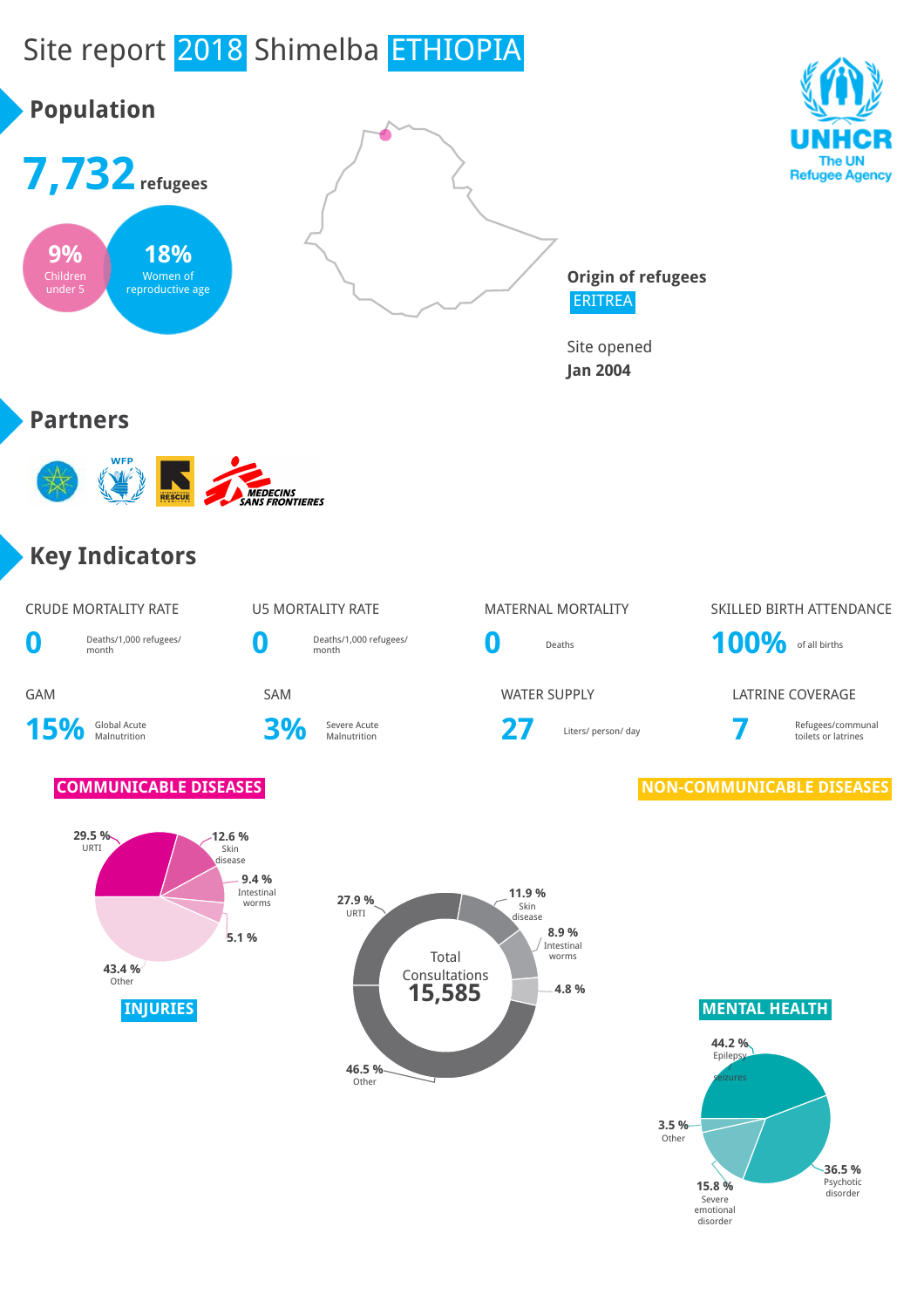### **Public Health**

| <b>HEALTH STAFFING</b>                                      | <b>INDICATOR</b> | <b>STANDARD</b> |           | <b>MORBIDITY</b>                                 | <b>INDICATOR</b> | <b>STANDARD</b> |   |                       |
|-------------------------------------------------------------|------------------|-----------------|-----------|--------------------------------------------------|------------------|-----------------|---|-----------------------|
| Number of medical doctors                                   |                  | 1: 50,000       | ◉         | Incidence of malaria among children under        | $\overline{2}$   |                 |   |                       |
| Number of qualified nurses                                  | 9                | $1:$ < 10,000   | ◎         | Incidence of watery diarrhoea among              | 19               |                 |   |                       |
| Number of community health workers                          | 33               | 1: 1,000        | ◙         | children under 5                                 |                  |                 |   |                       |
| <b>ACCESS AND UTILIZATION</b>                               | <b>INDICATOR</b> | <b>STANDARD</b> |           | Incidence of pneumonia among children<br>under 5 | 45               |                 |   |                       |
| Consultations per trained clinician per day                 | 28               | < 50            | ◙         | Incidence of pneumonia among over 5              | 8                |                 |   |                       |
| Health utilisation rate (new visits / refugee /             | 2.1              | $1 - 4$         |           | Tuberculosis success rate                        | 90%              | < 90%           | ☑ |                       |
| year)<br>Proportion of host population consultations        | 44%              |                 |           | Were any MDR/X-TB cases diagnosed among<br>PoCs? | <b>No</b>        | <b>No</b>       | ☺ |                       |
| <b>MORTALITY</b>                                            | <b>INDICATOR</b> | <b>STANDARD</b> |           | <b>VACCINATION</b>                               | <b>INDICATOR</b> | <b>STANDARD</b> |   |                       |
| <b>Crude Mortality Rate</b><br>(CMR) (/1000/month)          | 0.0              | < 0.75          | $\bullet$ | Full vaccination coverage                        | 67%              | $< 95\%$        |   | ☺                     |
| <b>Under-five Mortality Rate</b><br>(U5MR) (/1000/month)    | 0.0              | $< 1.5$         | Ø         | Measles vaccination coverage                     | 67%              | < 95%           |   | $\boldsymbol{\Omega}$ |
| <b>Infant Mortality Rate</b><br>(IMR) (/1000 livebirths)    | 0.0              | < 30            | $\bullet$ | Source of vaccination data                       | <b>HIS</b>       |                 |   |                       |
| <b>Neonatal Mortality Rate</b><br>(NNMR) (/1000 livebirths) | $\mathbf 0$      | < 20            | $\bullet$ | <b>IN-PATIENT DEPARTMENT (IPD)</b>               | <b>INDICATOR</b> | <b>STANDARD</b> |   |                       |
| <b>OUTBREAK ALERT AND RESPONSE</b>                          | <b>INDICATOR</b> | <b>STANDARD</b> |           | Average length of stay (days)                    | 5.5              |                 |   |                       |
| Proportion of outbreaks investigated within 48<br>hours     |                  | 100%            |           | Case fatality rate                               | 0.0              |                 |   |                       |
| Number of outbreaks reported                                | $\mathbf 0$      |                 |           | Hospitalisation rate                             | 8.1              | $50 - 150$      |   | €                     |

## **Reproductive Health**

| <b>ANTENATAL CARE</b>                                                                     | <b>INDICATOR</b> | <b>STANDARD</b> | <b>FAMILY PLANNING</b>                                                      | <b>INDICATOR</b> | <b>STANDARD</b> |  |
|-------------------------------------------------------------------------------------------|------------------|-----------------|-----------------------------------------------------------------------------|------------------|-----------------|--|
| Antenatal care coverage                                                                   | 100%             | > 90%           | Contraceptive prevalence rate                                               | 68%              | $\geq 30\%$     |  |
| Coverage of antenatal tetanus vaccination                                                 | 100%             | >95%            | Source of contraceptive prevalence data                                     | <b>HIS</b>       |                 |  |
| <b>DELIVERY CARE</b>                                                                      | <b>INDICATOR</b> | <b>STANDARD</b> | SEXUAL AND GENDER-BASED VIOLENCE (SGBV)                                     | <b>INDICATOR</b> | <b>STANDARD</b> |  |
| Proportion of births attended by skilled<br>personnel                                     | 100%             | $\geq 90\%$     | Total number of reported rapes                                              | $\Omega$         |                 |  |
| Proportion of births conducted by caesarean<br>section                                    | 5%               | $5 - 15%$       | Proportion of eligible rape survivors provided<br>with PEP within 72 hours  |                  | 100%            |  |
| Proportion of newborn infants with low birth<br>weight (<2500 gs) (weighed within 72 hrs) | 0%               | < 15%           | Proportion of eligible rape survivors provided<br>with ECP within 120 hours |                  | 100%            |  |
| Proportion of teenage pregnancies                                                         | 1%               |                 | SEXUALLY TRANSMITTED INFECTIONS (STIS)                                      | <b>INDICATOR</b> | <b>STANDARD</b> |  |
| Still birth rate (/1000 total births / month)                                             |                  |                 | Number of genital ulcer diseases                                            | $\mathbf{0}$     |                 |  |
| Number of maternal deaths                                                                 | 0                |                 | Number of Pelvic Inflammatory diseases                                      | 0                |                 |  |
| Proportion of maternal deaths investigated<br>within 48 hours                             |                  | 100%            |                                                                             |                  |                 |  |